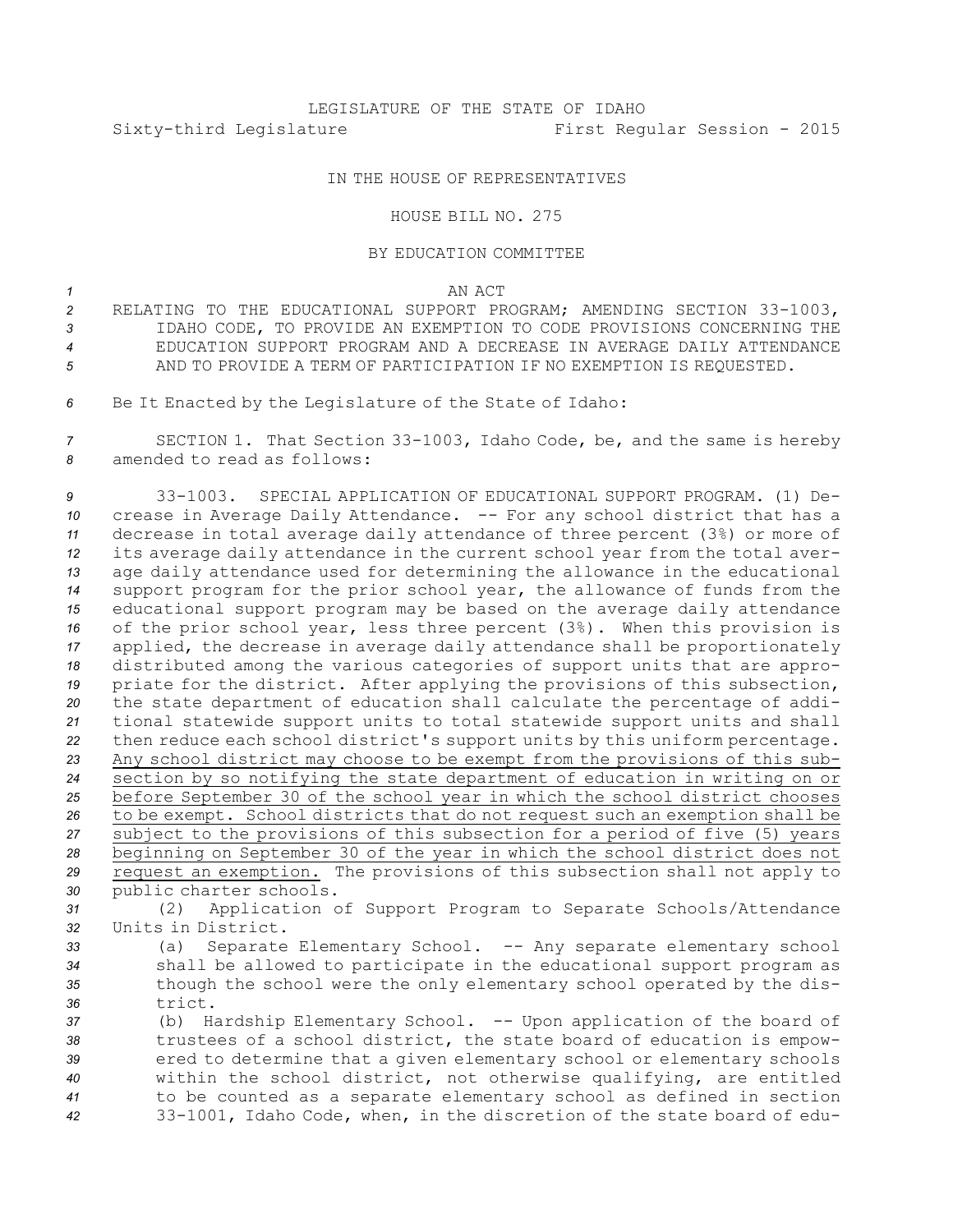cation, special conditions exist warranting the retention of the school as <sup>a</sup> separate attendance unit and the retention results in <sup>a</sup> substantial increase in cost per pupil in average daily attendance above the average cost per pupil in average daily attendance of the remainder of the dis- trict's elementary grade school pupils. An elementary school operating as <sup>a</sup> previously approved hardship elementary school shall continue to be considered as <sup>a</sup> separate attendance unit, unless the hardship status of the elementary school is rescinded by the state board of education.

*<sup>9</sup>* (c) Separate Secondary School. -- Any separate secondary school shall *<sup>10</sup>* be allowed to participate in the educational support program as though *<sup>11</sup>* the school were the only secondary school operated by the district.

 (d) Elementary/Secondary School Attendance Units. -- Elementary grades in an elementary/secondary school will be funded as <sup>a</sup> separate attendance unit if all elementary grades served are located more than ten (10) miles distance by an all-weather road from both the nearest like elementary grades within the same school district and from the lo- cation of the office of the superintendent of schools of such district, or from the office of the chief administrative officer of such district if the district employs no superintendent of schools. Secondary grades in an elementary/secondary school will be funded as <sup>a</sup> separate atten- dance unit if all secondary grades served are located more than fifteen (15) miles by an all-weather road from the nearest like secondary grades operated by the district.

 (e) Hardship Secondary School. -- Any district that operated two (2) secondary schools separated by less than fifteen (15) miles, but which district was created through consolidation subsequent to legislative action pursuant to chapter 111, laws of 1947, and which school buildings were constructed prior to 1935, shall be entitled to count the schools as separate attendance units.

30 (f) Minimum Pupils Required. -- Any elementary school having less than ten (10) pupils in average daily attendance shall not be allowed to par- ticipate in the state or county support program unless the school has been approved for operation by the state board of education.

 (3) Remote Schools. -- The board of trustees of any Idaho school dis- trict that operates and maintains <sup>a</sup> school that is remote and isolated from the other schools of the state because of geographical or topographical con- ditions may petition the state board of education to recognize and approve the school as <sup>a</sup> remote and necessary school. The petition shall be in form and content approved by the state board of education and shall provide such information as the state board of education may require. Petitions for the recognition of <sup>a</sup> school as <sup>a</sup> remote and necessary school shall be filed annu- ally at least ninety (90) days prior to the date of the annual meeting of the board of trustees as established in section 33-510, Idaho Code.

 Within forty-five (45) days after the receipt of <sup>a</sup> petition for the recognition of <sup>a</sup> remote and necessary school, the state board of education shall either approve or disapprove the petition and notify the board of trustees of its decision. Schools that the state board of education approves as being necessary and remote shall be allowed adequate funding within the support program for an acceptable educational program for the students of the school. In the case of <sup>a</sup> remote and necessary secondary school, grades